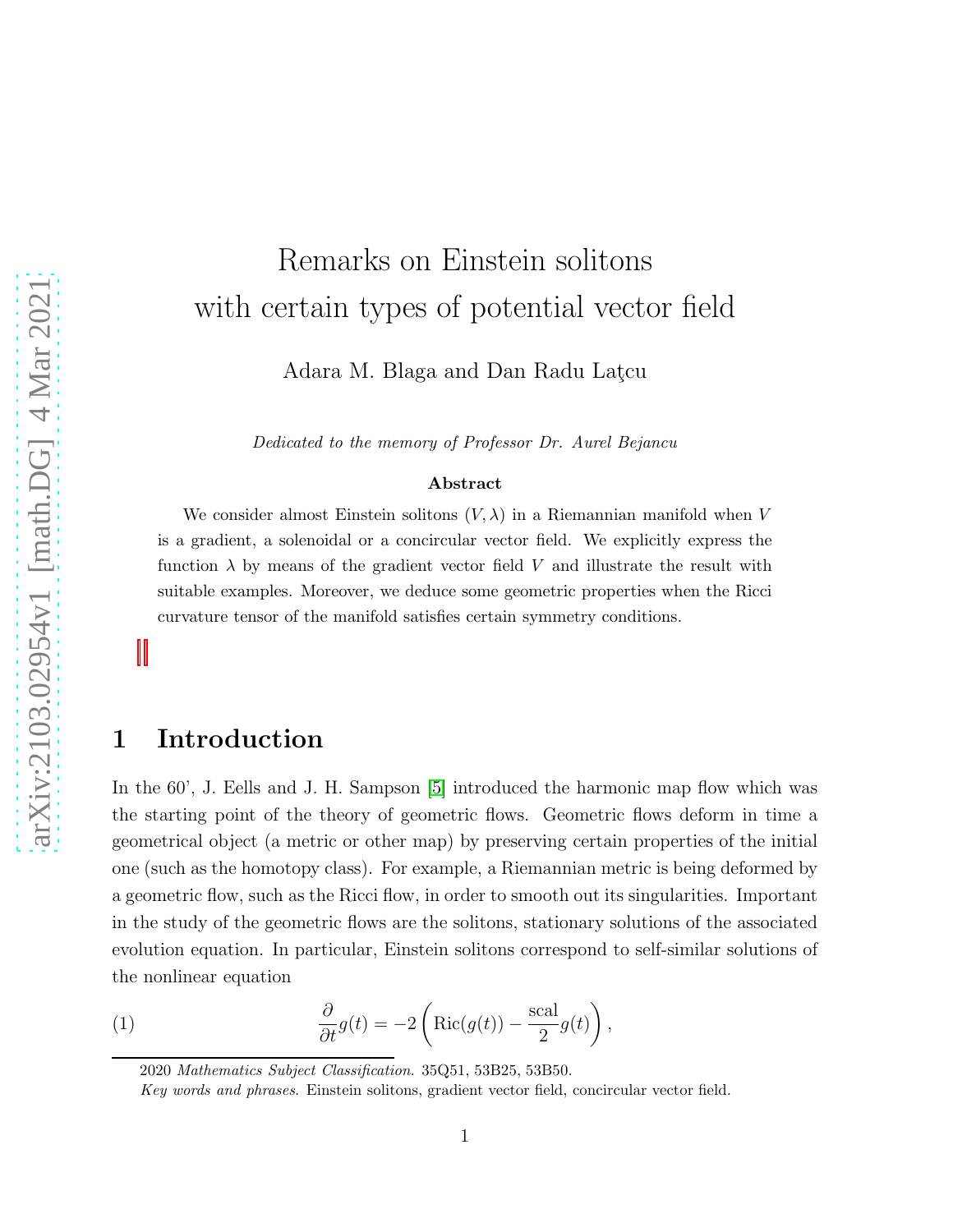where Ric is the Ricci curvature tensor and scal is the scalar curvature of  $g$ . A special class of solutions for [\(1\)](#page-0-0) is constituted by gradient Einstein solitons, initially studied by G. Catino and L. Mazzieri [\[4\]](#page-8-1).

In this paper, we deduce some properties of almost Einstein solitons with gradient, solenoidal or torse-forming potential vector field. A central result is Theorem [2.1,](#page-2-0) where for a gradient almost Einstein soliton, we explicitly compute the function  $\lambda$  by means of  $V$ , without making all the laborious curvature computations. We prove that if  $V$  is a solenoidal vector field, then  $|\text{Ric}|^2 \geq |\nabla V|^2$ . Notice that the solenoidal vector fields of gradient type are the gradients of harmonic functions, present in different branches of physical sciences. We end our study by making some remarks on Ricci symmetric and Ricci semi-symmetric manifolds admitting almost Einstein solitons with concircular vector field. Properties of almost Riemann, Ricci and Yamabe solitons, as well as some of their generalizations, have been previously studied in [\[2,](#page-7-0) [3\]](#page-8-2).

#### 2 Gradient almost Einstein solitons

On an *n*-dimensional smooth manifold  $M$ , a Riemannian metric q and a non-vanishing vector field V is said to define *an Einstein soliton* [\[6\]](#page-8-3) if there exists a real constant  $\lambda$  such that

<span id="page-1-0"></span>(2) 
$$
\frac{1}{2}\pounds_V g + \text{Ric} = \left(\frac{\text{scal}}{2} + \lambda\right)g,
$$

where  $\mathcal{L}_V$  denotes the Lie derivative operator in the direction of the vector field V, Ric is the Ricci curvature tensor and scal is the scalar curvature of g. If  $\lambda$  is a smooth function on M, we say that  $(V, \lambda)$  defines an *almost Einstein soliton*. Moreover, if the vector field V is of gradient type, we say that  $(V, \lambda)$  defines a *gradient almost Einstein soliton*.

<span id="page-1-1"></span>Taking the trace of the soliton equation [\(2\)](#page-1-0), we obtain

(3) 
$$
\text{scal} = \frac{2}{n-2}[\text{div}(V) - n\lambda],
$$

provided  $n \geq 3$ . If  $n = 2$ , then  $\lambda = \frac{\text{div}(V)}{2}$  $rac{(V)}{2}$ .

<span id="page-1-2"></span>For  $n \geq 3$ , [\(2\)](#page-1-0) becomes

(4) 
$$
\frac{1}{2}\pounds_V g + \text{Ric} = \frac{1}{n-2}[\text{div}(V) - 2\lambda]g.
$$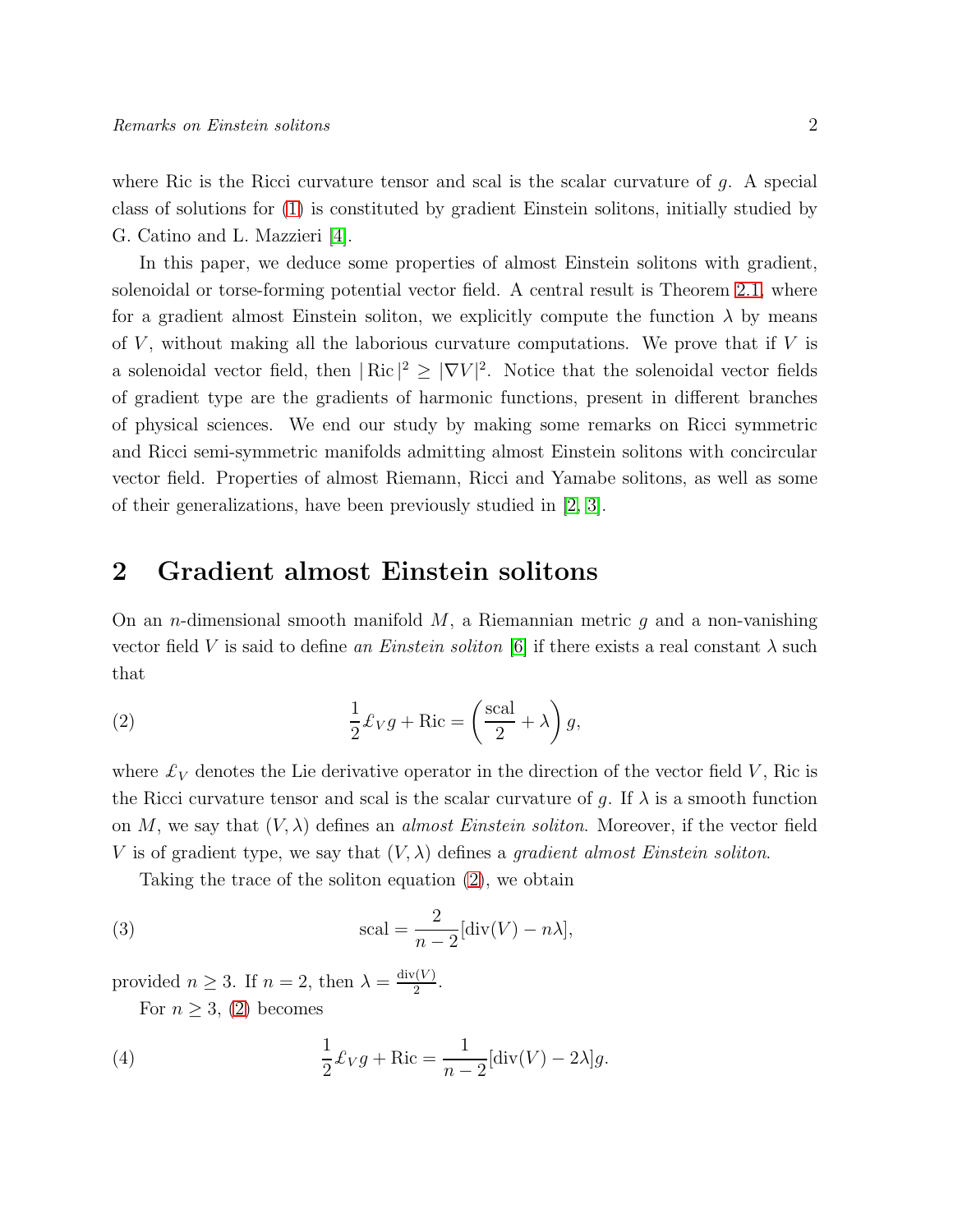If V is a solenoidal vector field, i.e.  $div(V) = 0$ , then

<span id="page-2-1"></span>
$$
\lambda = -\frac{n-2}{2n} \operatorname{scal}.
$$

From the Bochner formula, for any vector field  $V$  on  $M$  of gradient type, we have [\[1\]](#page-7-1):

(5) \t\t\t
$$
Ric(V, V) = \frac{1}{2}\Delta(|V|^2) - |\nabla V|^2 - V(\text{div}(V)).
$$

If  $n \geq 3$ , replacing from [\(3\)](#page-1-1) the scalar curvature in [\(2\)](#page-1-0) and computing the relation in  $(V, V)$ , we have:

(6) \t\t\t
$$
\operatorname{Ric}(V, V) = -\frac{1}{2}V(|V|^2) + \frac{1}{n-2}|V|^2 \cdot \operatorname{div}(V) - \frac{2}{n-2}|V|^2 \cdot \lambda.
$$

<span id="page-2-2"></span>In view of  $(5)$  and  $(6)$ , we can state:

<span id="page-2-0"></span>THEOREM 2.1. If  $(V, \lambda)$  defines a gradient almost Einstein soliton on the *n*-dimensio*nal Riemannian manifold*  $(M, g)$ *, n*  $\geq$  3*, then the function*  $\lambda$  *can be explicitly expressed in terms of*  $V$ *:* 

$$
\lambda = -\frac{n-2}{4|V|^2} [\Delta(|V|^2) - 2|\nabla V|^2 + V(|V|^2) - 2V(\text{div}(V))] + \frac{1}{2} \text{div}(V).
$$

Now we verify this result with two examples.

EXAMPLE 2.2. Let  $M = \{(x, y, z) \in \mathbb{R}^3 | z > 0\}$ , where  $(x, y, z)$  are the standard coordinates in  $\mathbb{R}^3$ , and consider the Riemannian metric:

$$
g := \frac{1}{z^2} (dx \otimes dx + dy \otimes dy + dz \otimes dz).
$$

Then an orthonormal frame field on  $TM$  is given by:

$$
E_1 = z\frac{\partial}{\partial x}, \quad E_2 = z\frac{\partial}{\partial y}, \quad E_3 = z\frac{\partial}{\partial z}.
$$

By Koszul's formula, we determine the components Levi-Civita connection:

$$
\nabla_{E_1} E_1 = E_3, \quad \nabla_{E_1} E_2 = 0, \quad \nabla_{E_1} E_3 = -E_1,
$$
  

$$
\nabla_{E_2} E_1 = 0, \quad \nabla_{E_2} E_2 = E_3, \quad \nabla_{E_2} E_3 = -E_2,
$$
  

$$
\nabla_{E_3} E_1 = 0, \quad \nabla_{E_3} E_2 = 0, \quad \nabla_{E_3} E_3 = 0.
$$

Consequently, the components of the Riemann and Ricci curvatures are:

$$
R(E_1, E_2)E_2 = -E_1 = R(E_1, E_3)E_3, \quad R(E_2, E_1)E_1 = -E_2 = R(E_2, E_3)E_3,
$$
  

$$
R(E_3, E_1)E_1 = -E_3 = R(E_3, E_2)E_2, \quad R(E_i, E_j)E_k = 0, \text{ for } i \neq j, j \neq k, k \neq i,
$$
  

$$
Ric(E_i, E_i) = -2, \quad Ric(E_i, E_j) = 0, \text{ for } i \neq j
$$

and the scalar curvature of M equals to  $-6$ .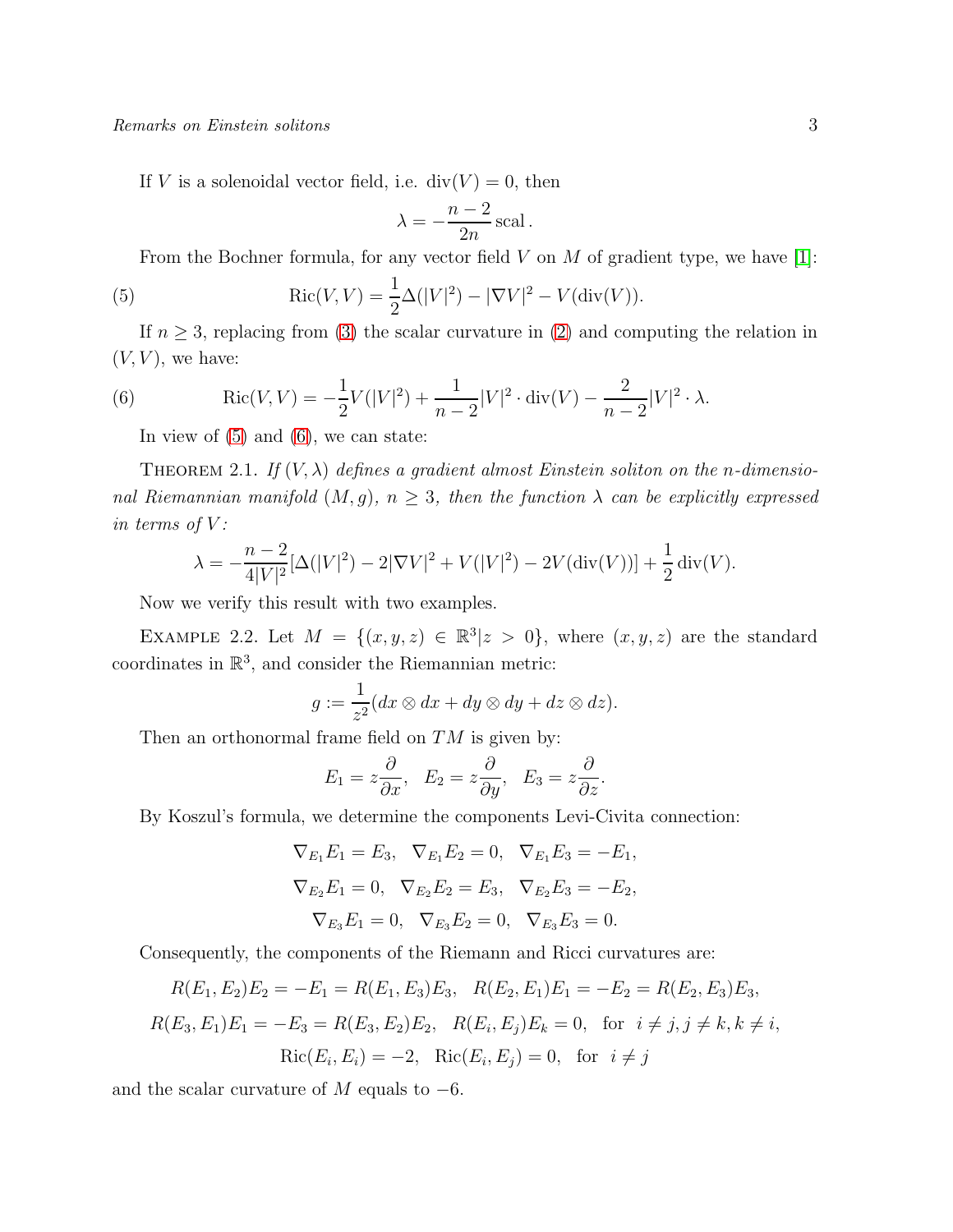For  $V = \frac{1}{z}E_3$ , the Lie derivative of g in the direction of V is given by:

$$
(\pounds_V g)(E_1, E_1) = (\pounds_V g)(E_2, E_2) = (\pounds_V g)(E_3, E_3) = -\frac{2}{z}
$$

and from the Einstein soliton's equation we obtain that the pair  $(V = \frac{\partial}{\partial z}, \lambda = -\frac{1}{z} + 1)$ defines a gradient almost Einstein soliton, with  $V = \text{grad}(f)$ , for  $f(x, y, z) = -\frac{1}{z}$  $\frac{1}{z}$ .

On the other hand, one can check that  $|V|^2 = \frac{1}{\epsilon^2}$  $\frac{1}{z^2}$ ,  $V(|V|^2) = -\frac{2}{z^3}$  $\frac{2}{z^3}$ ,  $\Delta(|V|^2) = \frac{8}{z^2}$ ,  $|\nabla V|^2 = \frac{3}{z^2}$  $\frac{3}{z^2}$ , div(V) =  $-\frac{3}{z}$  $\frac{3}{z}$ ,  $V(\text{div}(V)) = \frac{3}{z^2}$  therefore,  $\lambda = -\frac{1}{z} + 1$  is obtained from Theorem [2.1,](#page-2-0) without making all the above laborious curvature computations.

EXAMPLE 2.3. Let  $M = \{(x, y, z) \in \mathbb{R}^3 | z > 0\}$ , where  $(x, y, z)$  are the standard coordinates in  $\mathbb{R}^3$ , and consider the Riemannian metric:

$$
g := e^{2z} (dx \otimes dx + dy \otimes dy) + dz \otimes dz.
$$

Then an orthonormal frame field on  $TM$  is given by:

$$
E_1 = e^{-z} \frac{\partial}{\partial x}, \quad E_2 = e^{-z} \frac{\partial}{\partial y}, \quad E_3 = \frac{\partial}{\partial z}.
$$

By Koszul's formula, we determine the components Levi-Civita connection:

$$
\nabla_{E_1} E_1 = -E_3, \quad \nabla_{E_1} E_2 = 0, \quad \nabla_{E_1} E_3 = E_1,
$$
  

$$
\nabla_{E_2} E_1 = 0, \quad \nabla_{E_2} E_2 = -E_3, \quad \nabla_{E_2} E_3 = E_2,
$$
  

$$
\nabla_{E_3} E_1 = 0, \quad \nabla_{E_3} E_2 = 0, \quad \nabla_{E_3} E_3 = 0.
$$

Consequently, the components of the Riemann and Ricci curvatures are:

$$
R(E_1, E_2)E_2 = -E_1 = R(E_1, E_3)E_3, \quad R(E_2, E_1)E_1 = -E_2 = R(E_2, E_3)E_3,
$$
  

$$
R(E_3, E_1)E_1 = -E_3 = R(E_3, E_2)E_2, \quad R(E_i, E_j)E_k = 0, \text{ for } i \neq j, j \neq k, k \neq i,
$$
  

$$
\text{Ric}(E_i, E_i) = -2, \quad \text{Ric}(E_i, E_j) = 0, \text{ for } i \neq j
$$

and the scalar curvature of  $M$  equals to  $-6$ .

For  $V = e^z E_3$ , the Lie derivative of g in the direction of V is given by:

$$
(\pounds_V g)(E_1, E_1) = (\pounds_V g)(E_2, E_2) = (\pounds_V g)(E_3, E_3) = 2e^z
$$

and from the Einstein soliton's equation we obtain that the pair  $(V = e^z \frac{\partial}{\partial z}, \lambda = e^z + 1)$ defines a gradient almost Einstein soliton, with  $V = \text{grad}(f)$ , for  $f(x, y, z) = e^z$ .

On the other hand, one can check that  $|V|^2 = e^{2z}$ ,  $V(|V|^2) = 2e^{3z}$ ,  $\Delta(|V|^2) = 8e^{2z}$ ,  $|\nabla V|^2 = 3e^{2z}$ , div $(V) = 3e^z$ ,  $V(\text{div}(V)) = 3e^{2z}$  therefore,  $\lambda = e^z + 1$  is immediately obtained from Theorem [2.1.](#page-2-0)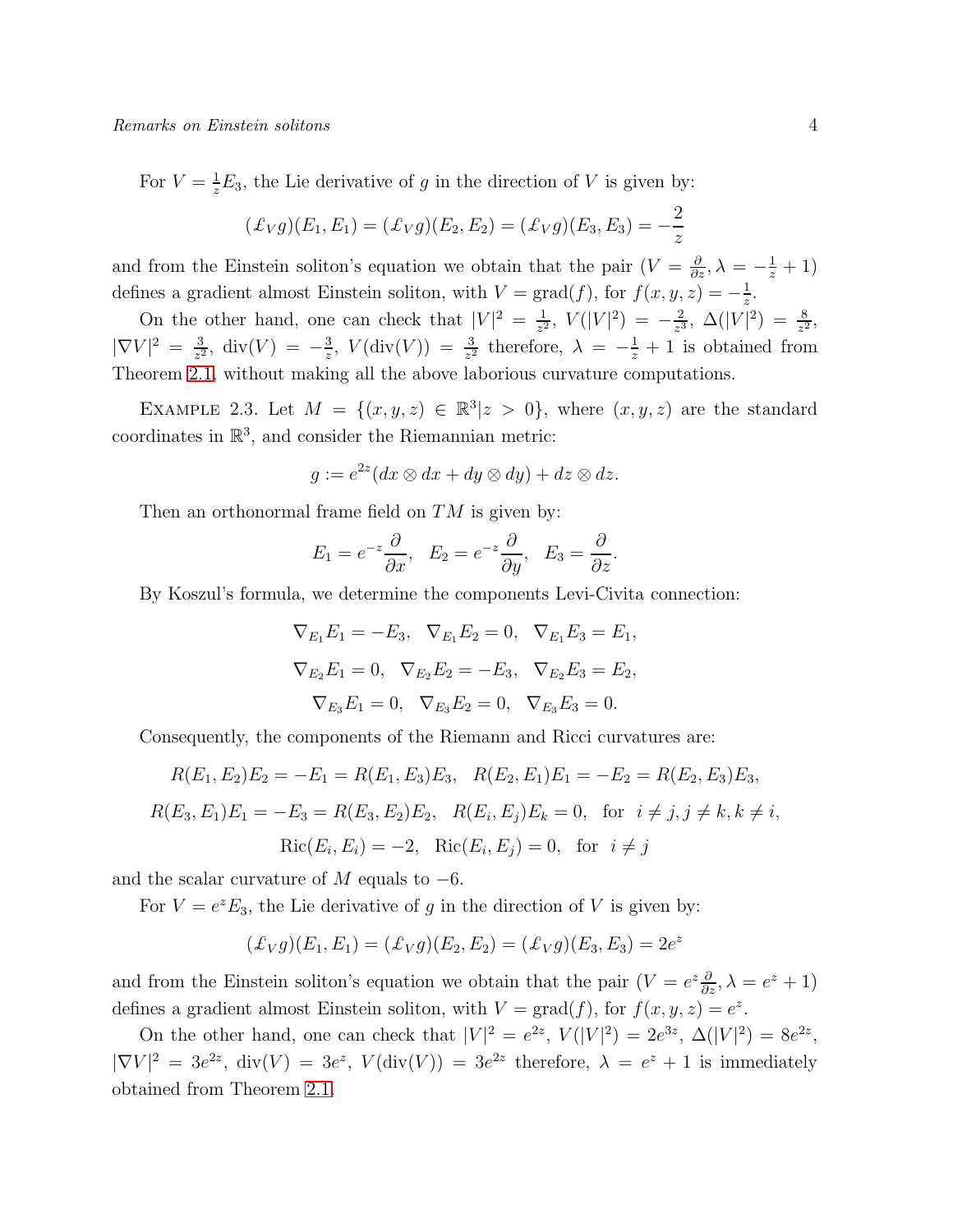<span id="page-4-1"></span>If  $V = \text{grad}(f)$ , with f a smooth function on M, equation [\(2\)](#page-1-0) becomes

(7) 
$$
\text{Hess}(f) + \text{Ric} = \left(\frac{\text{scal}}{2} + \lambda\right)g
$$

and [\(3\)](#page-1-1) becomes

<span id="page-4-0"></span>(8) 
$$
\text{scal} = \frac{2}{n-2} [\Delta(f) - n\lambda]
$$

which by differentiating gives

<span id="page-4-4"></span>(9) 
$$
d(\Delta(f)) = \frac{n-2}{2}d(\text{scal}) + nd\lambda
$$

and by taking the gradient of [\(8\)](#page-4-0)

(10) 
$$
\operatorname{grad}(\Delta(f)) = \frac{n-2}{2}\operatorname{grad}(\operatorname{scal}) + n \operatorname{grad}(\lambda).
$$

<span id="page-4-6"></span><span id="page-4-2"></span>Applying the divergence operator to [\(7\)](#page-4-1) and using Schur's lemma, we obtain

(11) 
$$
\operatorname{div}(\operatorname{Hess}(f)) = d\lambda.
$$

<span id="page-4-3"></span>Using the relation proved in [\[1\]](#page-7-1), namely

(12) 
$$
\operatorname{div}(\operatorname{Hess}(f)) = d(\Delta(f)) + i_{Q(\operatorname{grad}(f))}g,
$$

where i denotes the interior product and  $Q$  is the Ricci operator defined by  $g(QX, Y) :=$  $Ric(X, Y)$ , from [\(11\)](#page-4-2) and [\(12\)](#page-4-3) we get

(13) 
$$
d(\Delta(f)) = d\lambda - i_{Q(\text{grad}(f))}g.
$$

<span id="page-4-5"></span>Comparing  $(9)$  and  $(13)$  and using  $(10)$ , we obtain:

PROPOSITION 2.4. *If*  $(V = \text{grad}(f), \lambda)$  *defines a gradient almost Einstein soliton on the n*-dimensional Riemannian manifold  $(M, g)$ *,*  $n \geq 3$ *, then* 

(14) 
$$
Q(\text{grad}(f)) = -(n-1)\text{grad}(\lambda) - \frac{n-2}{2}\text{grad}(\text{scal}).
$$

*Moreover, if*  $\text{grad}(f) \in \text{ker}(Q)$ *, then* 

$$
grad(\lambda) = grad(\Delta(f)) = -\frac{n-2}{2(n-1)} grad(scal).
$$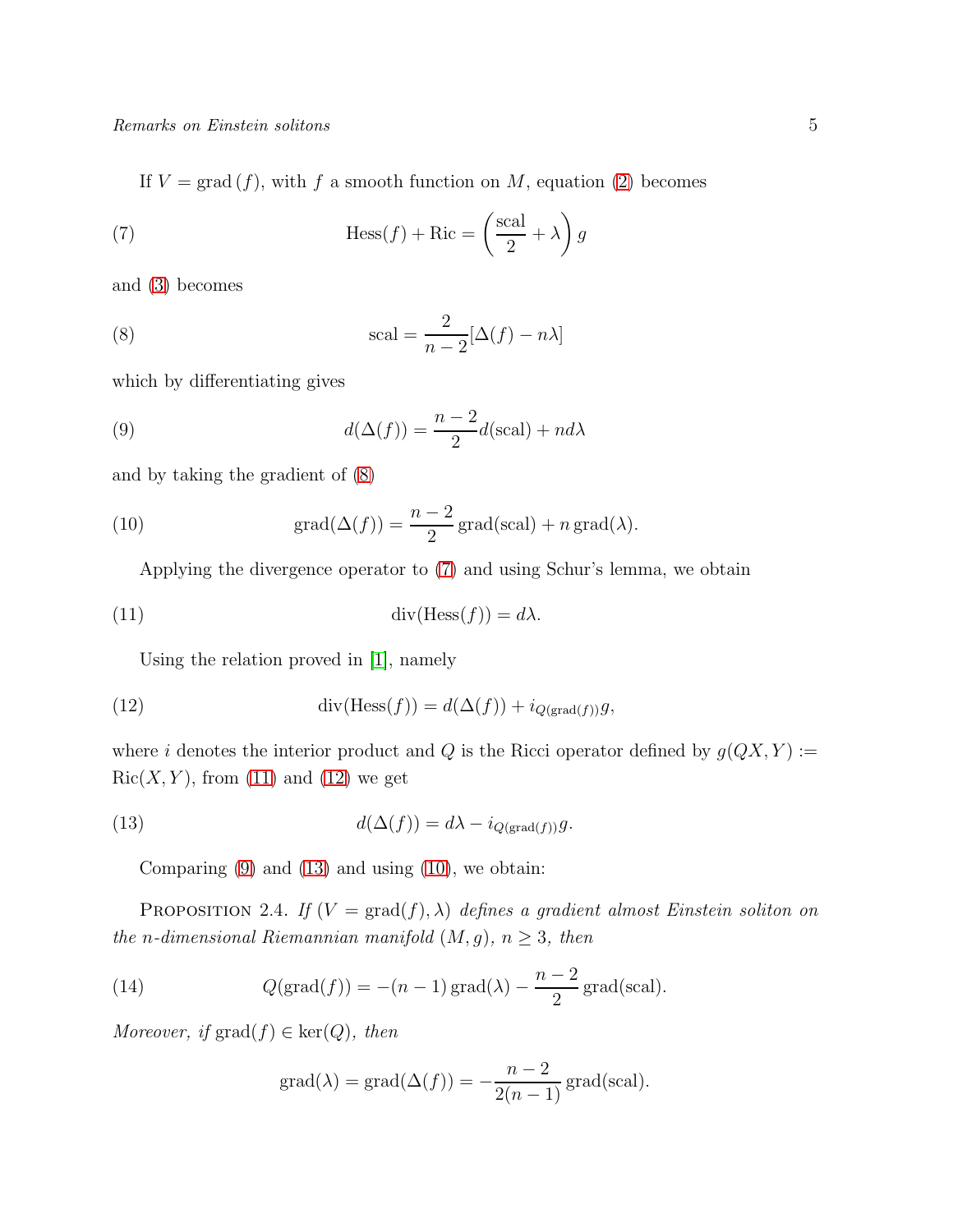In equation [\(4\)](#page-1-2), by taking the scalar product with Ric, we get

$$
\langle \pounds_V g, \text{Ric} \rangle = -2|\text{Ric}|^2 + \frac{4}{(n-2)^2} [(\text{div}(V))^2 - (n+2)\,\text{div}(V) \cdot \lambda + 2n\lambda^2]
$$

and by taking the scalar product with  $\mathcal{L}_V g$ , we get

$$
\langle \pounds_V g, \text{Ric} \rangle = -\frac{1}{2} |\pounds_V g|^2 + \frac{2}{n-2} [(\text{div}(V))^2 - 2 \text{div}(V) \cdot \lambda].
$$

Since  $\left|\mathcal{L}_V g\right|^2 = 4|\nabla V|^2$ , if V is a solenoidal vector field, then

$$
|\nabla V|^2 = |\text{ Ric}|^2 - \frac{4n}{(n-2)^2} \lambda^2
$$

which implies

PROPOSITION 2.5. *If*  $(V, \lambda)$  *defines an almost Einstein soliton on the n-dimensional Riemannian manifold*  $(M, g)$ *,*  $n \geq 3$ *, with solenoidal potential vector field* V*, then* 

$$
|\operatorname{Ric}|^2 \ge |\nabla V|^2.
$$

## 3 Almost Einstein solitons with concircular potential vector field

Assume next that V is a torse-forming vector field, i.e.  $\nabla V = aI + \psi \otimes V$ , where a is a smooth function,  $\psi$  is a 1-form,  $\nabla$  is the Levi-Civita connection of g and I is the identity endomorphism on the space of vector fields. Then [\[2\]](#page-7-0)

$$
div(V) = na + \psi(V),
$$
  

$$
\pounds_V g = 2ag + \psi \otimes \theta + \theta \otimes \psi,
$$

where  $\theta := i_V g$  and from [\(4\)](#page-1-2), we get

(15) Ric = 
$$
\frac{1}{n-2}[\psi(V) + 2(a-\lambda)]g - \frac{1}{2}(\psi \otimes \theta + \theta \otimes \psi),
$$

$$
Q = \frac{1}{n-2}[\psi(V) + 2(a-\lambda)]I - \frac{1}{2}(\psi \otimes V + \theta \otimes \zeta),
$$

hence

<span id="page-5-0"></span>
$$
scal = \frac{2}{n-2}[\psi(V) + n(a - \lambda)],
$$

where  $\psi := i_{\zeta} g$ .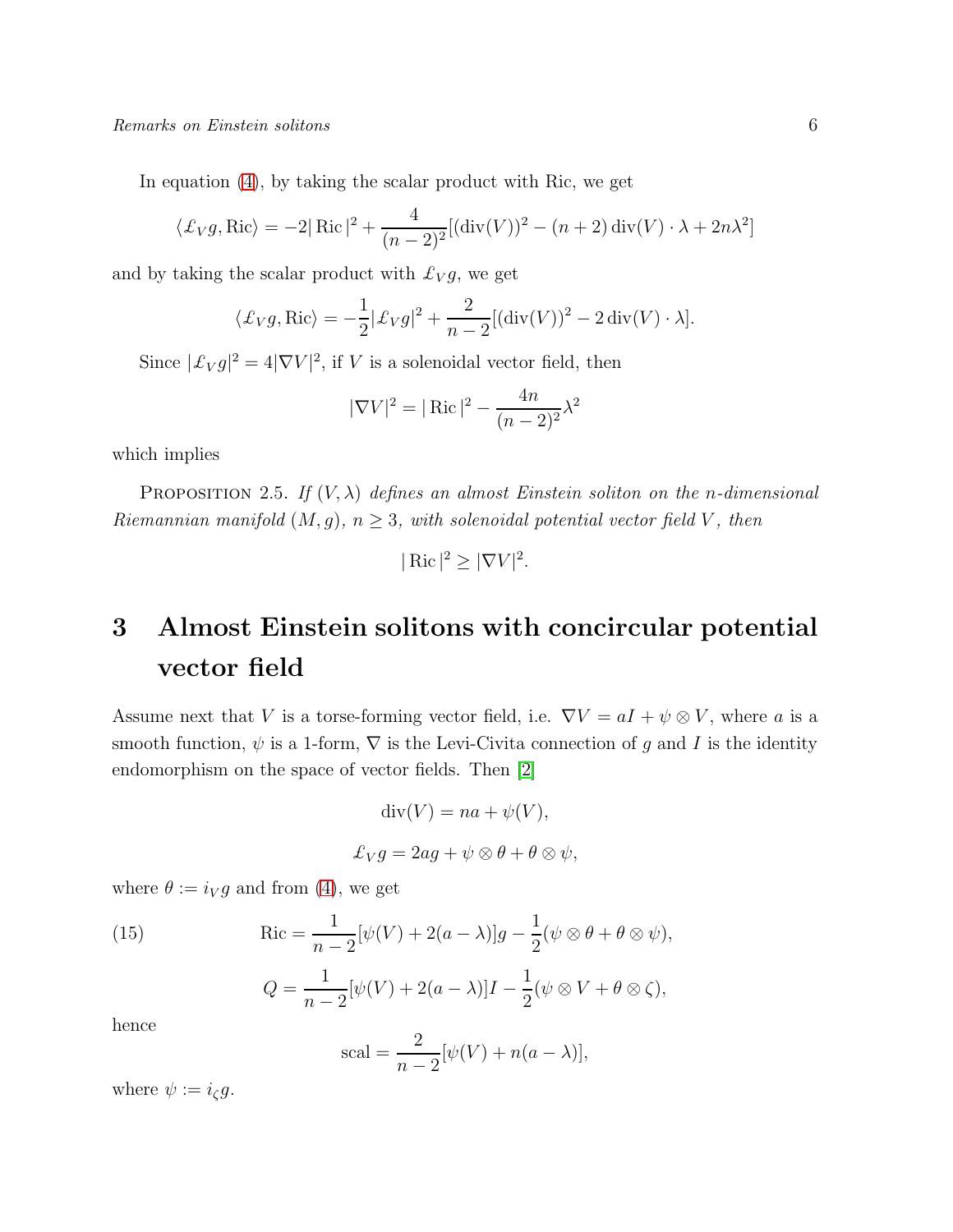Computing the Riemann curvature, for  $\nabla V = aI + \psi \otimes V$ , we get

<span id="page-6-0"></span>
$$
R(X,Y)V = (da - a\psi)(X)Y - (da - a\psi)(Y)X + [(\nabla_X \psi)Y - (\nabla_Y \psi)X]V,
$$

for any  $X, Y \in \mathfrak{X}(M)$ .

Moreover, if  $\psi$  is a Codazzi tensor field, i.e.  $(\nabla_X \psi)Y = (\nabla_Y \psi)X$ , for any  $X, Y \in$  $\mathfrak{X}(M)$ , then

(16) 
$$
Ric(V, V) = (1 - n)[V(a) - a\psi(V)].
$$

But if  $(V, \lambda)$  defines an almost Einstein soliton with torse-forming potential vector field  $V$ , from  $(15)$  we have

<span id="page-6-1"></span>(17) 
$$
Ric(V,V) = \frac{|V|^2}{n-2} [2(a-\lambda) - (n-3)\psi(V)],
$$

and we can state:

PROPOSITION 3.1. *If*  $(V, \lambda)$  *defines an almost Einstein soliton on the n-dimensional Riemannian manifold*  $(M, g)$ ,  $n \geq 3$ , such that the potential vector field V is torse-forming *and*  $\psi$  *is a Codazzi tensor field, then* 

$$
\lambda = a + \frac{(n-1)(n-2)}{2|V|^2}V(a) - \frac{1}{2|V|^2}[(n-1)(n-2)a + (n-3)|V|^2]\psi(V).
$$

*Moreover, if* V *is a concircular vector field,*  $\nabla V = aI$  *and a is a non zero constant, then*

 $i)$   $\lambda = a$ ;

*ii*) *M is a Ricci-flat manifold (i.e.* Ric  $= 0$ ).

PROOF. From [\(16\)](#page-6-0) and [\(17\)](#page-6-1) we get the expression of  $\lambda$ .

If V is a concircular vector field and a is a non zero constant, then  $\lambda = a$  and from  $(15)$  we get Ric  $= 0$ .  $\Box$ 

REMARK 3.2. Let  $(V, \lambda)$  define an almost Einstein soliton on  $(M, g)$ ,  $n \geq 3$ , with V torse-forming and g-orthogonal to  $\zeta$ , and  $\psi$  a Codazzi tensor field.

i) Then M is an almost quasi-Einstein manifold with associated functions

$$
\left(-(n-1)\frac{V(a)}{|V|^2}, -\frac{1}{2}\right).
$$

ii) Moreover, if  $V$  is a concircular vector field, then  $M$  is an almost Einstein manifold with associated function

$$
-(n-1)\frac{V(a)}{|V|^2}.
$$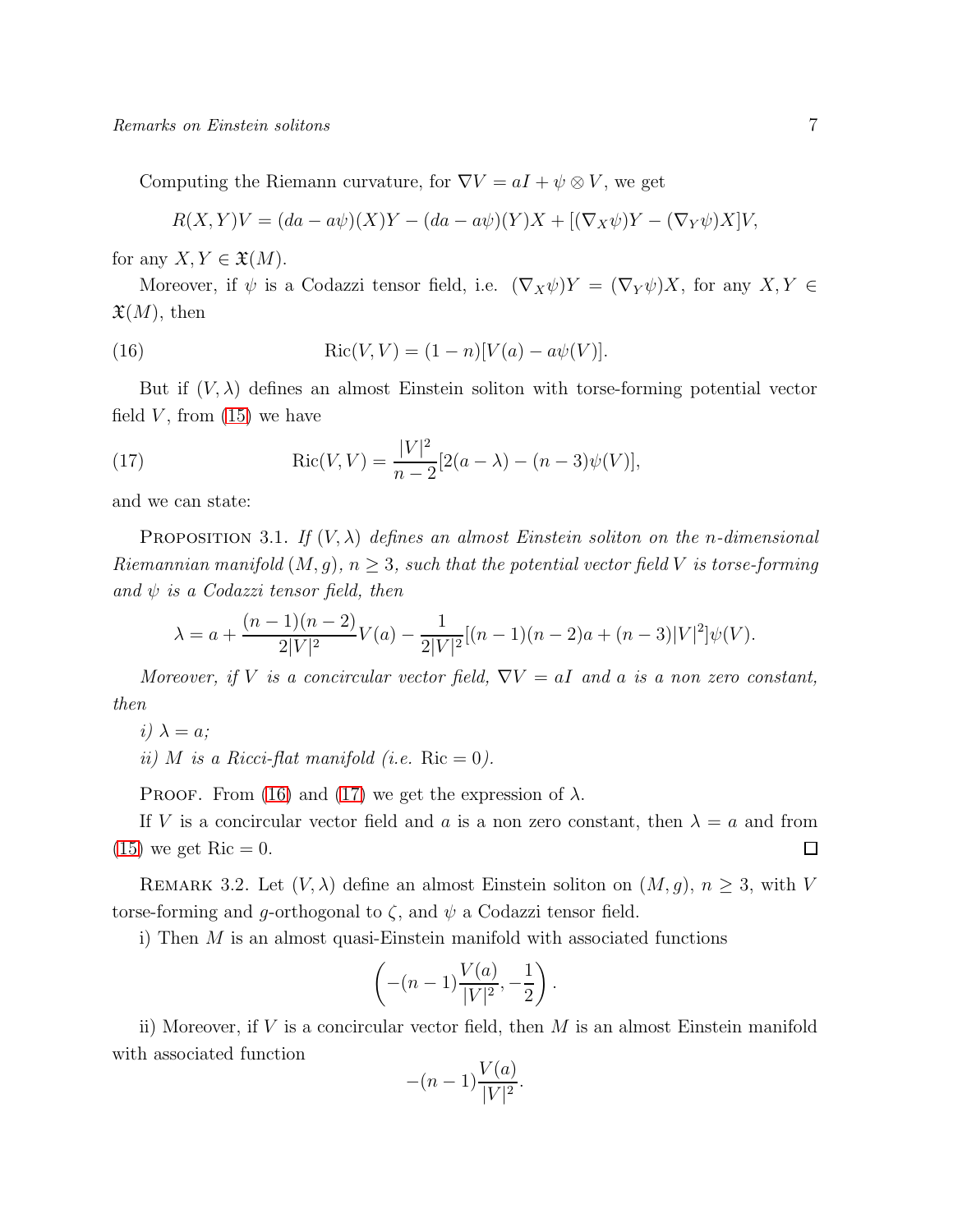Now differentiating covariantly [\(15\)](#page-5-0), we get

$$
(\nabla_X \operatorname{Ric})(Y, Z) = \frac{1}{n-2} [X(\psi(V)) + 2X(a - \lambda)]g(Y, Z)
$$

<span id="page-7-2"></span>(18) 
$$
- \frac{1}{2} [\psi(Y)(\nabla_X \theta) Z + \psi(Z)(\nabla_X \theta) Y + \theta(Y)(\nabla_X \psi) Z + \theta(Z)(\nabla_X \psi) Y],
$$

for any  $X, Y, Z \in \mathfrak{X}(M)$  and we can state:

PROPOSITION 3.3. If  $(V, \lambda)$  defines an almost Einstein soliton on  $(M, q)$  with concir*cular potential vector field*  $V$ ,  $\nabla V = aI$  *and*  $a$  *is a smooth function, then* 

- $i)$   $\nabla$  Ric = 0 *if and only if*  $d\lambda = da$ ;
- *ii*)  $\nabla$  Ric =  $\theta \otimes$  Ric *if and only if*

$$
grad(\lambda - a) = (\lambda - a)V;
$$

*iii)*  $(\nabla_X \text{Ric})(Y, Z) = (\nabla_Y \text{Ric})(X, Z)$ *, for any*  $X, Y, Z \in \mathfrak{X}(M)$ *, if and only if* 

$$
d(\lambda - a) \otimes I = I \otimes d(\lambda - a);
$$

 $(\nabla_X \text{Ric})(Y, Z) + (\nabla_Y \text{Ric})(Z, X) + (\nabla_Z \text{Ric})(X, Y) = 0$ *<i>, for any*  $X, Y, Z \in \mathfrak{X}(M)$ *, implies*

$$
\text{grad}(\lambda - a) = -2V(\lambda - a)\frac{V}{|V|^2}.
$$

PROOF. If  $V$  is a concircular vector field, from  $(18)$  we get

$$
(\nabla_X \operatorname{Ric})(Y, Z) = \frac{2}{n-2} X(a - \lambda) g(Y, Z),
$$

for any  $X, Y, Z \in \mathfrak{X}(M)$  and we easily get the conclusions.

### <span id="page-7-1"></span>References

- <span id="page-7-0"></span>[1] Blaga, A. M.: *On warped product gradient* η*-Ricci solitons*. Filomat. 31 (18), 5791- 5801 (2017). https://doi.org/10.2298/FIL1718791B
- [2] Blaga, A. M.: *Remarks on almost Riemann solitons with gradient or torse-forming vector field*. Preprint [arXiv:2008.06413v](http://arxiv.org/abs/2008.06413)4 (2020).

 $\Box$